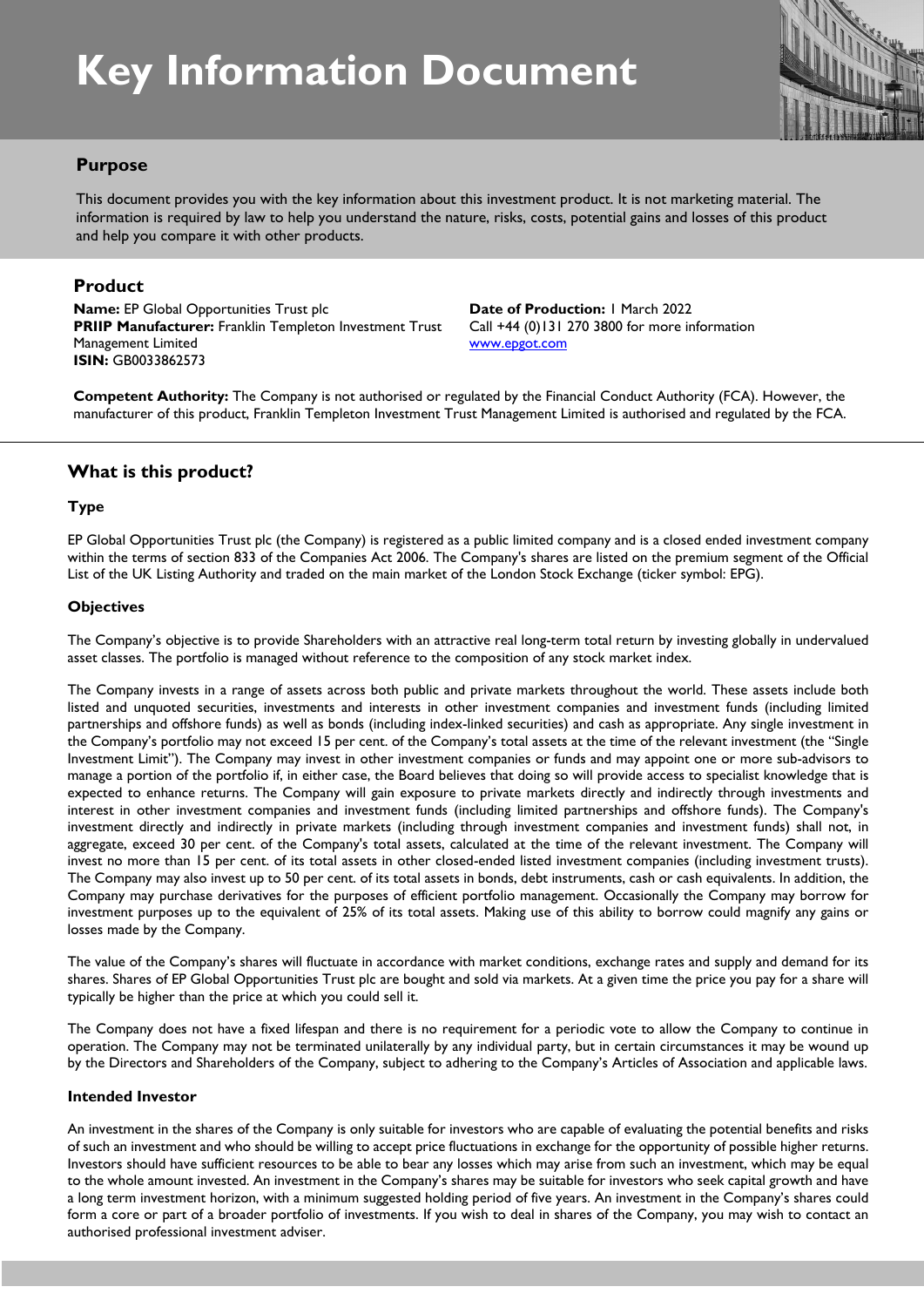# **What are the risks and what could I get in return?**

#### **Risk Indicator**



if you cash in at an early stage and you may get **- - - - - - - - - - - - - - - - -** back less.

The summary risk indicator is a guide to the level of risk of this product compared to other products. It shows how likely it is that the product will lose money because of movements in the markets or because we are not able to pay you. We have classified this product as 5 out of 7, which is a medium-high risk class. This rates the potential losses from future performance at a medium-high level.

The Company is subject to a number of risks that are not included in the risk indicator. More information can be found on the Company's website.

This product does not include any protection from future market performance therefore you could lose some or all of your investment.

#### **Performance Scenarios**

*Market developments in the future cannot be accurately predicted. The scenarios shown are only an indication of some of the possible outcomes based on recent returns. Actual returns could be lower.*

| Investment $£10,000$<br><b>Scenarios</b> |                                     | I year   | 3 years  | 5 years<br>(Recommended holding period) |
|------------------------------------------|-------------------------------------|----------|----------|-----------------------------------------|
| Stress scenario                          | What you might get back after costs | £4,430   | £3.350   | £3,312                                  |
|                                          | Average return each year            | $-55.7%$ | $-30.6%$ | $-19.8%$                                |
| Unfavourable scenario                    | What you might get back after costs | £7.582   | £6.148   | £5.306                                  |
|                                          | Average return each year            | $-24.2%$ | $-15.0%$ | $-11.9%$                                |
| Moderate scenario                        | What you might get back after costs | £9.949   | £9.855   | £9.761                                  |
|                                          | Average return each year            | $-0.5%$  | $-0.5%$  | $-0.5%$                                 |
| Favourable scenario                      | What you might get back after costs | £13.069  | £15.814  | £17.976                                 |
|                                          | Average return each year            | 30.7%    | 16.5%    | 12.4%                                   |

This table shows the money you could get back over the next 5 years, under different scenarios, assuming that you invest £10,000.

The scenarios shown illustrate how your investment could perform. You can compare them with the scenarios of other products.

The scenarios presented are an estimate of future performance based on evidence from the past on how the value of this investment varies, and are not an exact indicator. What you get will vary depending on how the market performs and how long you keep the investment/product.

The stress scenario shows what you might get back in extreme market circumstances, and it does not take into account the situation where we are not able to pay you.

The figures shown include all the costs of the product itself, but may not include all the costs that you pay to your advisor or distributor. The figures do not take into account your personal tax situation, which may also affect how much you get back.

## **What happens if Franklin Templeton Investment Trust Management Limited is unable to pay out?**

As a shareholder of EP Global Opportunities Trust plc you would not be able to make a claim to the Financial Services Compensation Scheme in the event that the Company is unable to pay out.